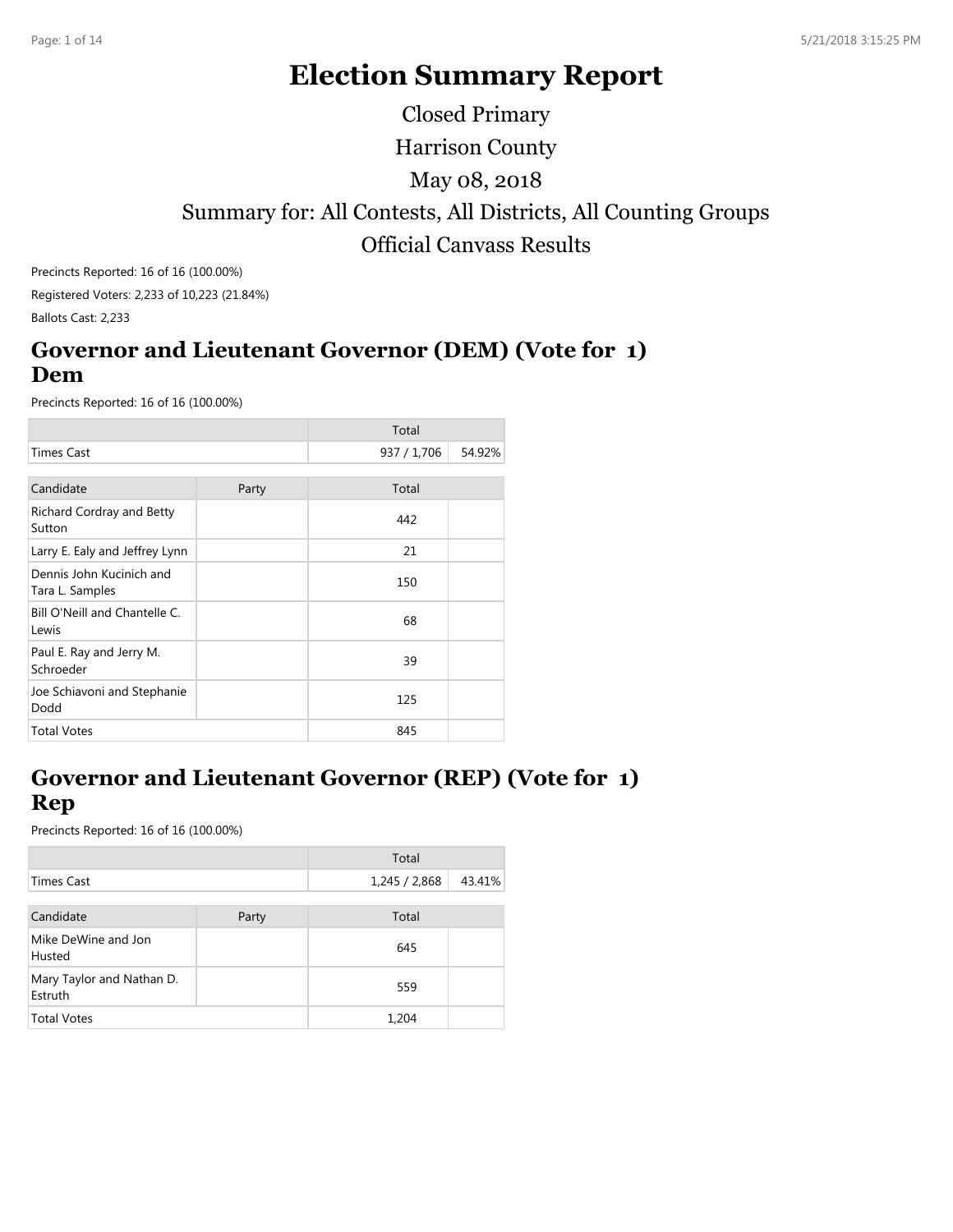## **Governor and Lieutenant Governor (GRN) (Vote for 1) GRN**

Precincts Reported: 16 of 16 (100.00%)

|                                                |       | Total     |  |
|------------------------------------------------|-------|-----------|--|
| Times Cast                                     |       | $5/0$ N/A |  |
|                                                |       |           |  |
| Candidate                                      | Party | Total     |  |
| Constance Gadell-Newton<br>and Brett R. Joseph |       |           |  |
| <b>Total Votes</b>                             |       |           |  |

#### **Attorney General (DEM) (Vote for 1) Dem**

Precincts Reported: 16 of 16 (100.00%)

|                    |       | Total       |        |
|--------------------|-------|-------------|--------|
| Times Cast         |       | 937 / 1,706 | 54.92% |
| Candidate          | Party | Total       |        |
| Steve Dettelbach   |       | 592         |        |
| <b>Total Votes</b> |       | 592         |        |

## **Attorney General (REP) (Vote for 1) Rep**

Precincts Reported: 16 of 16 (100.00%)

|                    |       | Total                  |  |
|--------------------|-------|------------------------|--|
| Times Cast         |       | 1,245 / 2,868   43.41% |  |
| Candidate          | Party | Total                  |  |
| Dave Yost          |       | 974                    |  |
| <b>Total Votes</b> |       | 974                    |  |

## **Auditor of State (DEM) (Vote for 1) Dem**

|                    |       | Total       |        |
|--------------------|-------|-------------|--------|
| Times Cast         |       | 937 / 1,706 | 54.92% |
|                    |       |             |        |
| Candidate          | Party | Total       |        |
| Zack Space         |       | 749         |        |
| <b>Total Votes</b> |       | 749         |        |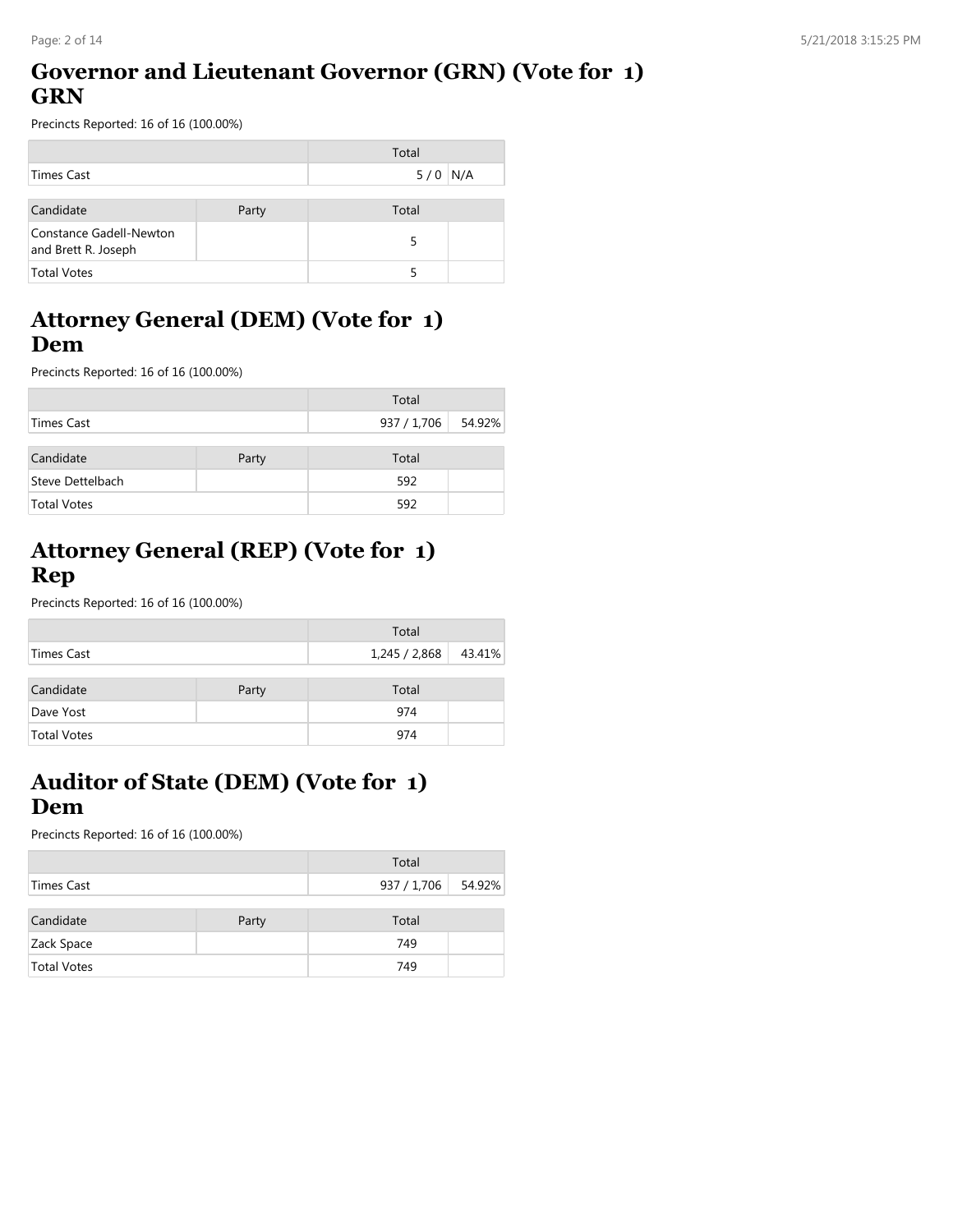#### **Auditor of State (REP) (Vote for 1) Rep**

Precincts Reported: 16 of 16 (100.00%)

|                    |       | Total       |        |
|--------------------|-------|-------------|--------|
| Times Cast         |       | 1,245/2,868 | 43.41% |
| Candidate          | Party | Total       |        |
| Keith Faber        |       | 914         |        |
| <b>Total Votes</b> |       | 914         |        |

#### **Secretary of State (DEM) (Vote for 1) Dem**

Precincts Reported: 16 of 16 (100.00%)

|                    |       | Total       |        |
|--------------------|-------|-------------|--------|
| Times Cast         |       | 937 / 1,706 | 54.92% |
| Candidate          | Party | Total       |        |
| Kathleen Clyde     |       | 618         |        |
| <b>Total Votes</b> |       | 618         |        |

## **Secretary of State (REP) (Vote for 1) Rep**

Precincts Reported: 16 of 16 (100.00%)

|                    |  | Total         |        |
|--------------------|--|---------------|--------|
| Times Cast         |  | 1,245 / 2,868 | 43.41% |
| Candidate<br>Party |  | Total         |        |
| Frank LaRose       |  | 904           |        |
| <b>Total Votes</b> |  | 904           |        |

## **Treasurer of State (DEM) (Vote for 1) Dem**

|                    |       | Total              |  |
|--------------------|-------|--------------------|--|
| Times Cast         |       | 937 / 1,706 54.92% |  |
|                    |       |                    |  |
| Candidate          | Party | Total              |  |
| Rob Richardson     |       | 602                |  |
| <b>Total Votes</b> |       | 602                |  |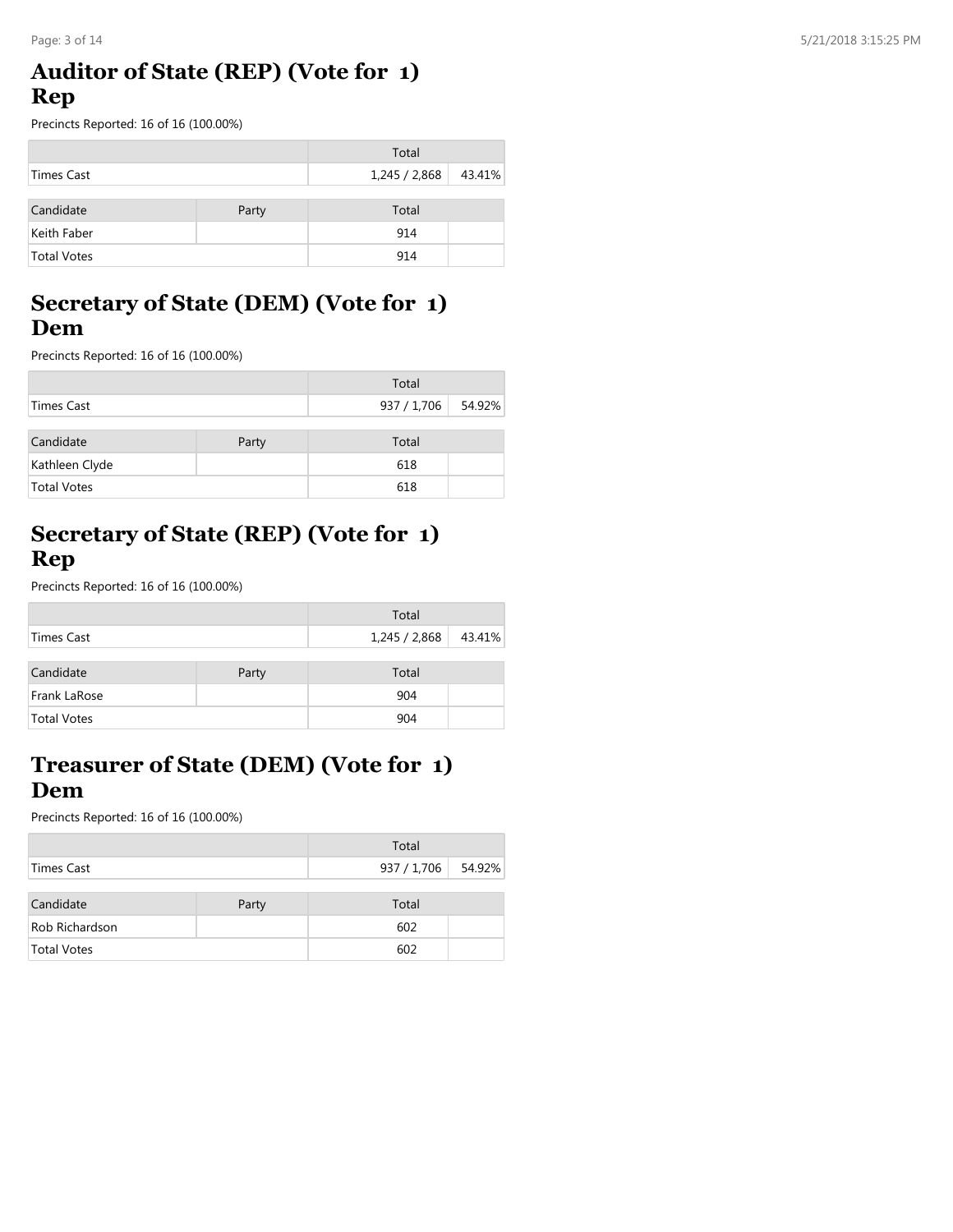#### **Treasurer of State (REP) (Vote for 1) Rep**

Precincts Reported: 16 of 16 (100.00%)

|                    |       | Total         |        |
|--------------------|-------|---------------|--------|
| Times Cast         |       | 1,245 / 2,868 | 43.41% |
|                    |       |               |        |
| Candidate          | Party | Total         |        |
| Sandra O'Brien     |       | 584           |        |
| Robert Sprague     |       | 457           |        |
| <b>Total Votes</b> |       | 1,041         |        |

#### **Treasurer of State (GRN) (Vote for 1) GRN**

Precincts Reported: 16 of 16 (100.00%)

|             |       | Total     |
|-------------|-------|-----------|
| Times Cast  |       | $5/0$ N/A |
|             |       |           |
| Candidate   | Party | Total     |
| Total Votes |       |           |

# **U.S. Senate (DEM) (Vote for 1) Dem**

Precincts Reported: 16 of 16 (100.00%)

|                    |       | Total              |  |
|--------------------|-------|--------------------|--|
| Times Cast         |       | 937 / 1,706 54.92% |  |
| Candidate          | Party | Total              |  |
| Sherrod Brown      |       | 757                |  |
| <b>Total Votes</b> |       | 757                |  |

# **U.S. Senate (REP) (Vote for 1) Rep**

|                    |       | Total         |        |
|--------------------|-------|---------------|--------|
| <b>Times Cast</b>  |       | 1,245 / 2,868 | 43.41% |
|                    |       |               |        |
| Candidate          | Party | Total         |        |
| Melissa Ackison    |       | 141           |        |
| Don Elijah Eckhart |       | 39            |        |
| Mike Gibbons       |       | 501           |        |
| Dan Kiley          |       | 60            |        |
| Jim Renacci        |       | 392           |        |
| <b>Total Votes</b> |       | 1,134         |        |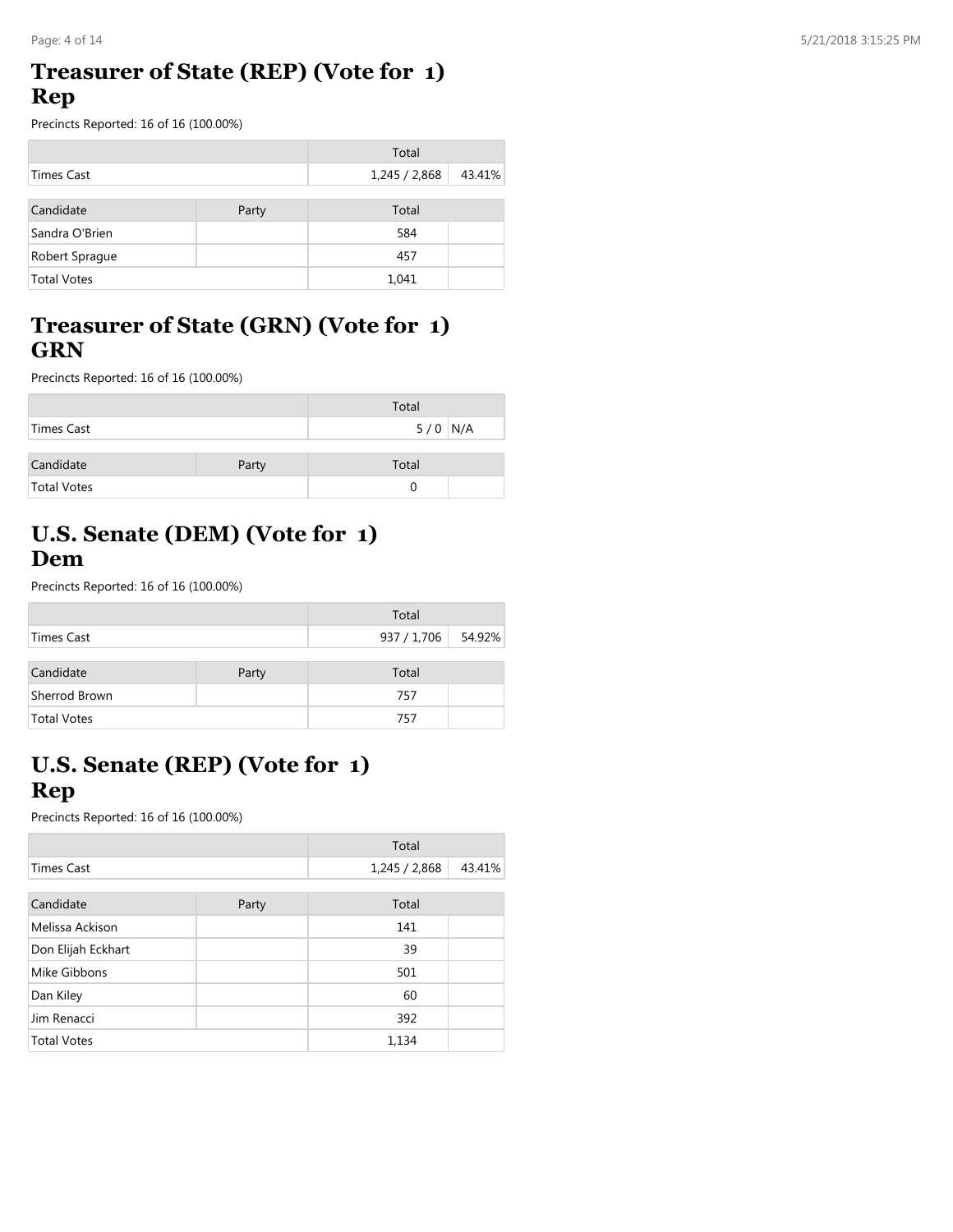## **U.S. Senate (GRN) (Vote for 1) GRN**

Precincts Reported: 16 of 16 (100.00%)

|             |       | Total     |  |
|-------------|-------|-----------|--|
| Times Cast  |       | $5/0$ N/A |  |
|             |       |           |  |
| Candidate   | Party | Total     |  |
| Total Votes |       |           |  |

#### **U.S. Representative 6th District (DEM) (Vote for 1) Dem**

Precincts Reported: 16 of 16 (100.00%)

|                    |       | Total       |        |
|--------------------|-------|-------------|--------|
| Times Cast         |       | 937 / 1,706 | 54.92% |
| Candidate          | Party | Total       |        |
| Werner Lange       |       | 161         |        |
| Shawna Roberts     |       | 569         |        |
| <b>Total Votes</b> |       | 730         |        |

# **U.S. Representative 6th District (REP) (Vote for 1) Rep**

Precincts Reported: 16 of 16 (100.00%)

|                     |       | Total         |        |
|---------------------|-------|---------------|--------|
| Times Cast          |       | 1,245 / 2,868 | 43.41% |
|                     |       |               |        |
| Candidate           | Party | Total         |        |
| Robert J. Blazek    |       | 152           |        |
| <b>Bill Johnson</b> |       | 1,027         |        |
| <b>Total Votes</b>  |       | 1,179         |        |

## **Justice of the Supreme Court 1-1-2019 (DEM) (Vote for 1) Dem**

|                     |       | Total              |  |
|---------------------|-------|--------------------|--|
| Times Cast          |       | 937 / 1,706 54.92% |  |
| Candidate           | Party | Total              |  |
| Michael P. Donnelly |       | 663                |  |
| <b>Total Votes</b>  |       | 663                |  |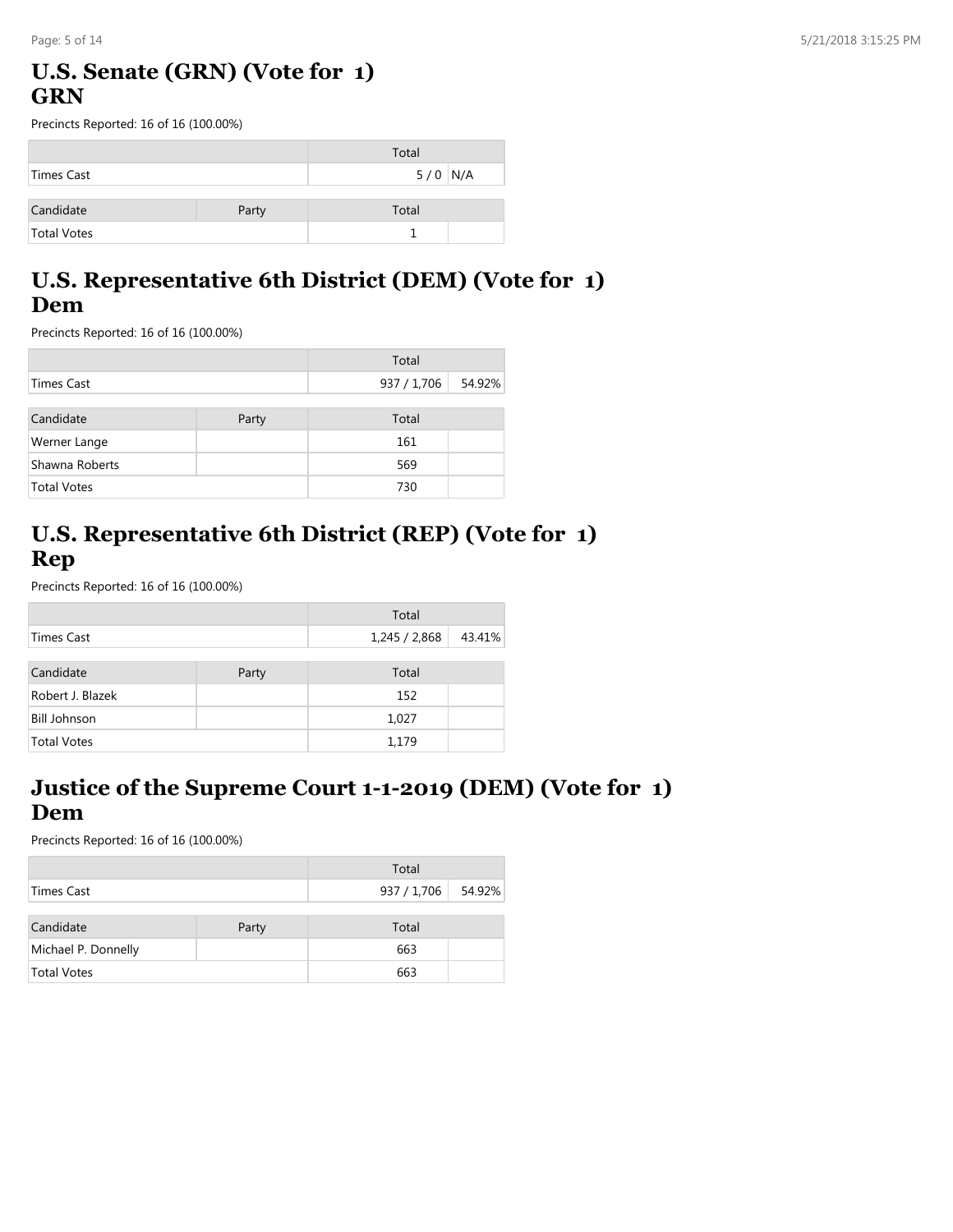## **Justice of the Supreme Court 1-1-2019 (REP) (Vote for 1) Rep**

Precincts Reported: 16 of 16 (100.00%)

|                    |       | Total         |        |
|--------------------|-------|---------------|--------|
| Times Cast         |       | 1,245 / 2,868 | 43.41% |
| Candidate          | Party | Total         |        |
| Craig Baldwin      |       | 921           |        |
| <b>Total Votes</b> |       | 921           |        |

#### **Justice of the Supreme Court 1-2-2019 (DEM) (Vote for 1) Dem**

Precincts Reported: 16 of 16 (100.00%)

|                    |       | Total              |  |
|--------------------|-------|--------------------|--|
| Times Cast         |       | 937 / 1,706 54.92% |  |
| Candidate          | Party | Total              |  |
| Melody J. Stewart  |       | 653                |  |
| <b>Total Votes</b> |       | 653                |  |

## **Justice of the Supreme Court 1-2-2019 (REP) (Vote for 1) Rep**

Precincts Reported: 16 of 16 (100.00%)

|                    |       | Total         |        |
|--------------------|-------|---------------|--------|
| Times Cast         |       | 1,245 / 2,868 | 43.41% |
| Candidate          | Party | Total         |        |
| Mary DeGenaro      |       | 922           |        |
| <b>Total Votes</b> |       | 922           |        |

## **Judge of the Court of Appeals 7th District 2-9-2019 (DEM) (Vote for 1) Dem**

|                           |       | Total       |        |
|---------------------------|-------|-------------|--------|
| Times Cast                |       | 937 / 1,706 | 54.92% |
| Candidate                 | Party | Total       |        |
| David A. D'Apolito        |       | 333         |        |
| Holly Hanni<br>[DISABLED] |       | 0           |        |
| <b>Total Votes</b>        |       | 333         |        |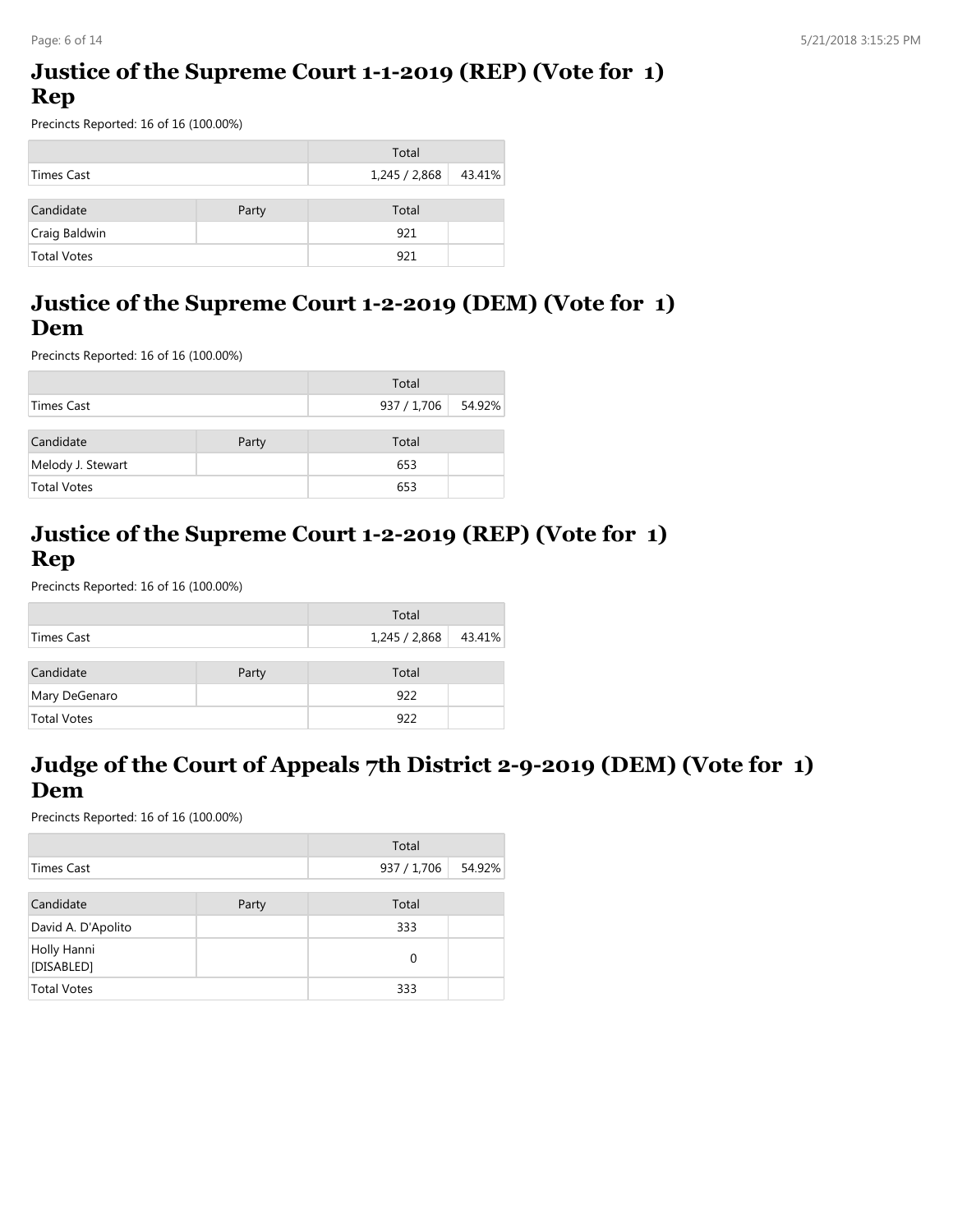## **Judge of the Court of Appeals 7th District 2-9-2019 (REP) (Vote for 1) Rep**

Precincts Reported: 16 of 16 (100.00%)

|                               |       | Total         |        |
|-------------------------------|-------|---------------|--------|
| Times Cast                    |       | 1,245 / 2,868 | 43.41% |
| Candidate                     | Party | Total         |        |
| Kathleen Bartlett             |       | 653           |        |
| Damian DeGenova<br>[DISABLED] |       | $\Omega$      |        |
| <b>Total Votes</b>            |       | 653           |        |

#### **Member of State Central Committee, Man 30th District (DEM) (Vote for 1) Dem**

Precincts Reported: 16 of 16 (100.00%)

|             |       | Total              |  |
|-------------|-------|--------------------|--|
| Times Cast  |       | 937 / 1,706 54.92% |  |
| Candidate   | Party | Total              |  |
| Lou Gentile |       | 794                |  |
| Total Votes |       | 794                |  |

#### **Member of State Central Committee, Man 30th District (REP) (Vote for 1) Rep**

Precincts Reported: 16 of 16 (100.00%)

|                    |       | Total       |        |
|--------------------|-------|-------------|--------|
| Times Cast         |       | 1,245/2,868 | 43.41% |
|                    |       |             |        |
| Candidate          | Party | Total       |        |
| Jim E. Carnes      |       | 944         |        |
| <b>Total Votes</b> |       | 944         |        |

#### **Member of State Central Committee, Woman 30th Distirct (DEM) (Vote for 1) Dem**

|            |       | Total              |  |
|------------|-------|--------------------|--|
| Times Cast |       | 937 / 1,706 54.92% |  |
| Candidate  | Party | Total              |  |

| Candidate          | Party | Total |  |
|--------------------|-------|-------|--|
| Ginny Favede       |       | 706   |  |
| <b>Total Votes</b> |       | 706   |  |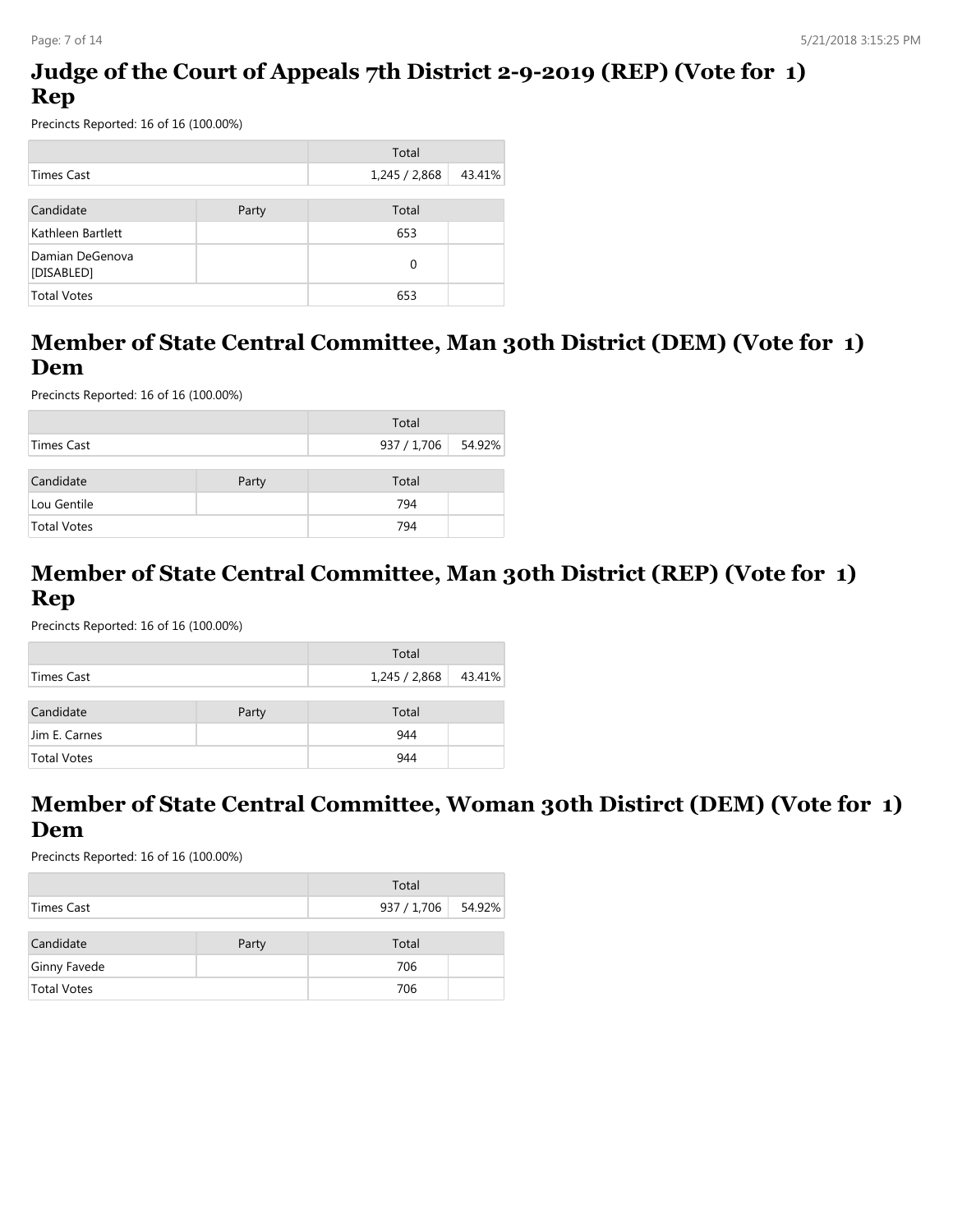#### **Member of State Central Committee, Woman 30th Distirct (REP) (Vote for 1) Rep**

Precincts Reported: 16 of 16 (100.00%)

|                     |       | Total         |        |
|---------------------|-------|---------------|--------|
| Times Cast          |       | 1,245 / 2,868 | 43.41% |
| Candidate           | Party | Total         |        |
| Marilyn K. Ashcraft |       | 904           |        |
| <b>Total Votes</b>  |       | 904           |        |

## **State Representative 95th District (DEM) (Vote for 1) Dem**

Precincts Reported: 16 of 16 (100.00%)

|              |       | Total              |  |
|--------------|-------|--------------------|--|
| Times Cast   |       | 937 / 1,706 54.92% |  |
| Candidate    | Party | Total              |  |
| Dan Milleson |       | 776                |  |
| Total Votes  |       | 776                |  |

## **State Representative 95th District (REP) (Vote for 1) Rep**

Precincts Reported: 16 of 16 (100.00%)

|                    |       | Total                |  |
|--------------------|-------|----------------------|--|
| Times Cast         |       | 1,245 / 2,868 43.41% |  |
| Candidate          | Party | Total                |  |
| Don Jones          |       | 1,057                |  |
| <b>Total Votes</b> |       | 1,057                |  |

## **County Commissioner 1-1-2019 (DEM) (Vote for 1) Dem**

|                    |       | Total              |  |
|--------------------|-------|--------------------|--|
| Times Cast         |       | 937 / 1,706 54.92% |  |
|                    |       |                    |  |
| Candidate          | Party | Total              |  |
| Danny L. Henry     |       | 688                |  |
| <b>Total Votes</b> |       | 688                |  |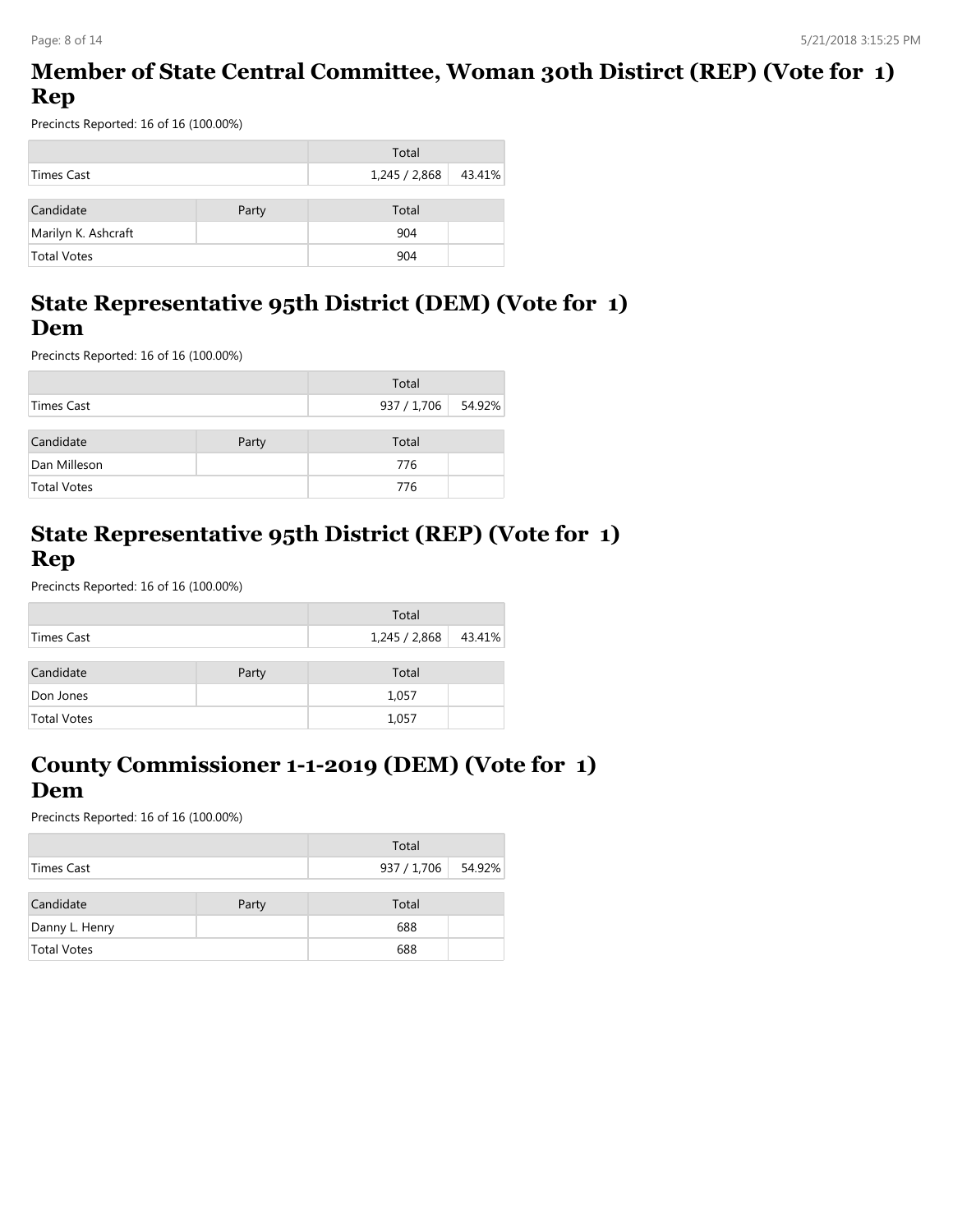## **County Commissioner 1-1-2019 (REP) (Vote for 1) Rep**

Precincts Reported: 16 of 16 (100.00%)

|                    |       | Total       |        |
|--------------------|-------|-------------|--------|
| Times Cast         |       | 1,245/2,868 | 43.41% |
| Candidate          | Party | Total       |        |
| Don R. Bethel      |       | 932         |        |
| <b>Total Votes</b> |       | 932         |        |

## **County Auditor (DEM) (Vote for 1) Dem**

Precincts Reported: 16 of 16 (100.00%)

|                    |       | Total              |  |
|--------------------|-------|--------------------|--|
| Times Cast         |       | 937 / 1,706 54.92% |  |
| Candidate          | Party | Total              |  |
| Patrick J. Moore   |       | 662                |  |
| <b>Total Votes</b> |       | 662                |  |

## **County Auditor (REP) (Vote for 1) Rep**

Precincts Reported: 16 of 16 (100.00%)

|                    |       | Total         |        |
|--------------------|-------|---------------|--------|
| Times Cast         |       | 1,245 / 2,868 | 43.41% |
| Candidate          | Party | Total         |        |
| Allison Anderson   |       | 980           |        |
| <b>Total Votes</b> |       | 980           |        |

## **Central Committee Member 001 ARCHER TWP (REP) (Vote for 1) Rep**

|                    |       | Total |              |
|--------------------|-------|-------|--------------|
| Times Cast         |       |       | 35/70 50.00% |
|                    |       |       |              |
| Candidate          | Party | Total |              |
| Merle R. Foutz     |       | 27    |              |
| <b>Total Votes</b> |       | 27    |              |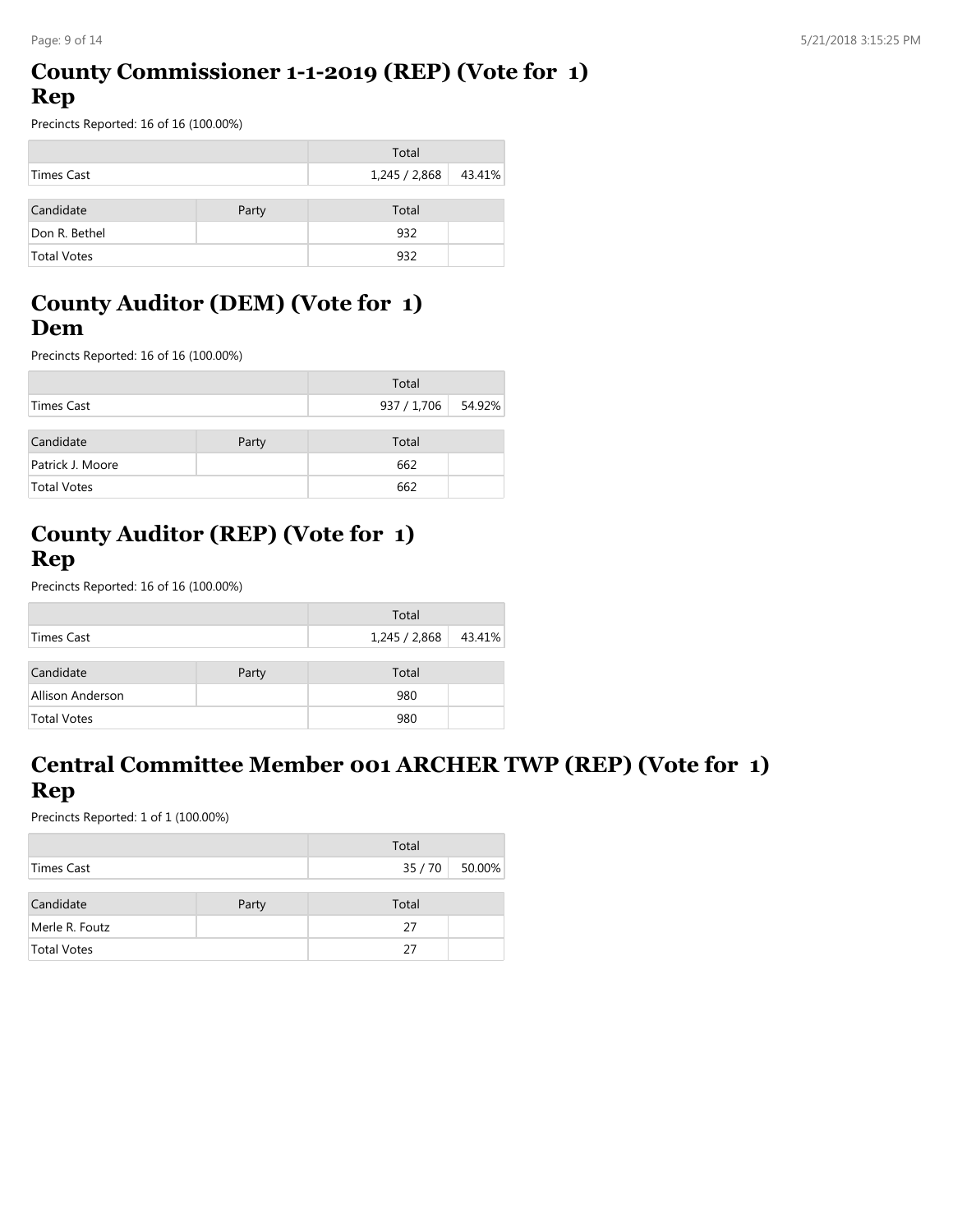## **Central Committee Member 002 ATHENS TWP VIL (REP) (Vote for 1) Rep**

Precincts Reported: 1 of 1 (100.00%)

|                    |       | Total |                |
|--------------------|-------|-------|----------------|
| Times Cast         |       |       | 32 / 84 38.10% |
| Candidate          | Party | Total |                |
| Betty Jean Bland   |       | 27    |                |
| <b>Total Votes</b> |       | 27    |                |

## **Central Committee Member 003 CADIZ TWP VIL NE (REP) (Vote for 1) Rep**

Precincts Reported: 1 of 1 (100.00%)

|                    |       | Total            |  |
|--------------------|-------|------------------|--|
| Times Cast         |       | 150 / 313 47.92% |  |
| Candidate          | Party | Total            |  |
| Alicia J. Dowdle   |       | 126              |  |
| <b>Total Votes</b> |       | 126              |  |

## **Central Committee Member 004 CADIZ VIL SW (REP) (Vote for 1) Rep**

Precincts Reported: 1 of 1 (100.00%)

|                    |       | Total     |        |
|--------------------|-------|-----------|--------|
| Times Cast         |       | 154 / 324 | 47.53% |
|                    |       |           |        |
| Candidate          | Party | Total     |        |
| Paul Coffland      |       | 119       |        |
| <b>Total Votes</b> |       | 119       |        |

## **Central Committee Member 005 FRANKLIN TWP VIL (REP) (Vote for 1) Rep**

|                     |       | Total         |  |
|---------------------|-------|---------------|--|
| Times Cast          |       | 66/123 53.66% |  |
|                     |       |               |  |
| Candidate           | Party | Total         |  |
| Marilyn K. McMillen |       | 61            |  |
| <b>Total Votes</b>  |       | 61            |  |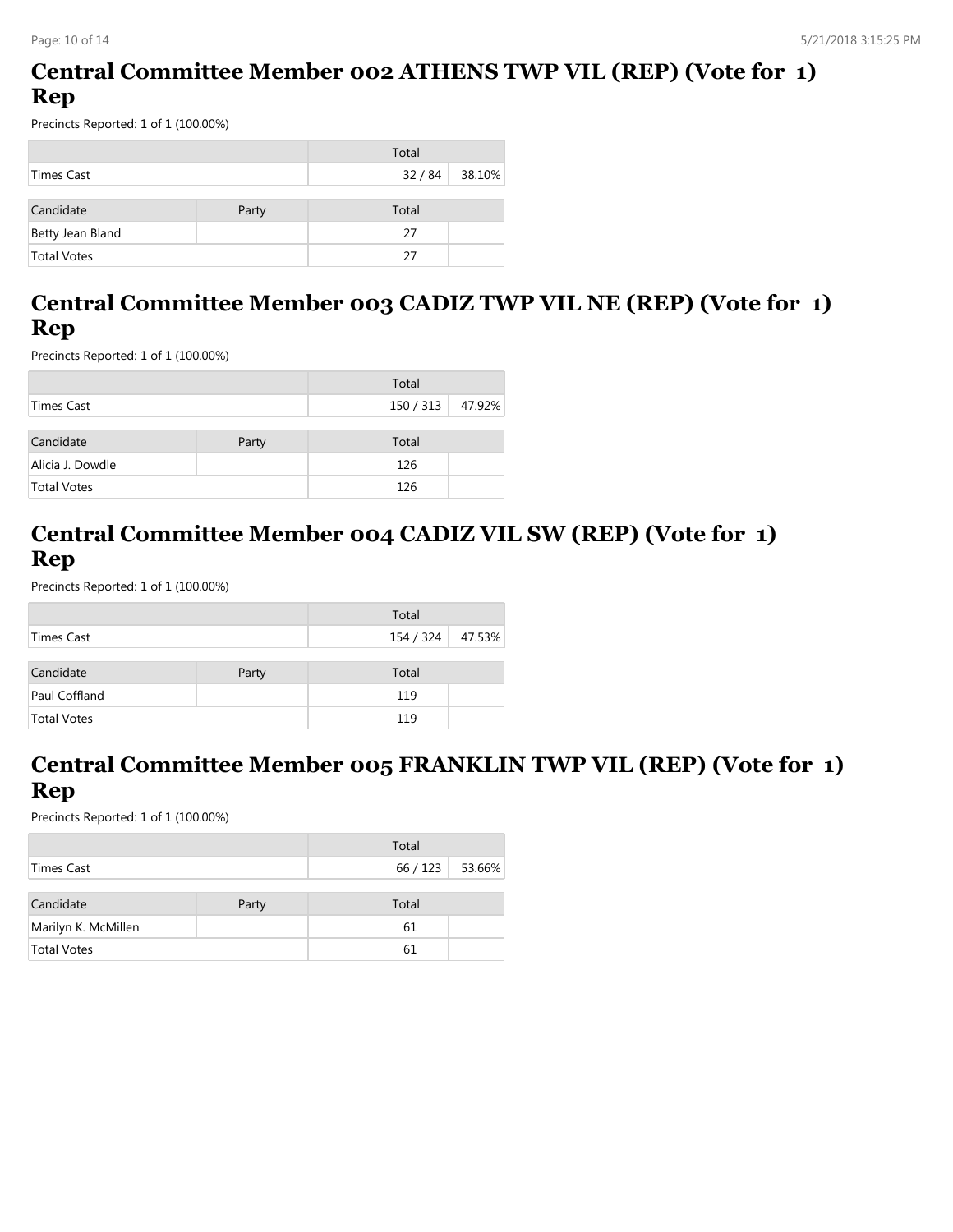## **Central Committee Member 006 FREEPORT TWP VIL (REP) (Vote for 1) Rep**

Precincts Reported: 1 of 1 (100.00%)

|                    |       | Total           |  |
|--------------------|-------|-----------------|--|
| Times Cast         |       | $67/161$ 41.61% |  |
|                    |       |                 |  |
| Candidate          | Party | Total           |  |
| Anna Cook          |       | 55              |  |
| <b>Total Votes</b> |       | 55              |  |

## **Central Committee Member 007 GERMAN TWP (REP) (Vote for 1) Rep**

Precincts Reported: 1 of 1 (100.00%)

|                       |       | Total           |  |
|-----------------------|-------|-----------------|--|
| Times Cast            |       | 42 / 149 28.19% |  |
|                       |       |                 |  |
| Candidate             | Party | Total           |  |
| Audrey J. Rainsberger |       | 31              |  |
| <b>Total Votes</b>    |       | 31              |  |

## **Central Committee Member 008 GREEN TWP VIL (REP) (Vote for 1) Rep**

Precincts Reported: 1 of 1 (100.00%)

|                    |       | Total     |        |
|--------------------|-------|-----------|--------|
| Times Cast         |       | 140 / 351 | 39.89% |
|                    |       |           |        |
| Candidate          | Party | Total     |        |
| Donald Whipkey     |       | 93        |        |
| <b>Total Votes</b> |       | 93        |        |

## **Central Committee Member 009 MONROE TWP VIL (REP) (Vote for 1) Rep**

|                    |       | Total           |  |
|--------------------|-------|-----------------|--|
| Times Cast         |       | 70 / 192 36.46% |  |
|                    |       |                 |  |
| Candidate          | Party | Total           |  |
| Karen J. Kinney    |       | 59              |  |
| <b>Total Votes</b> |       | 59              |  |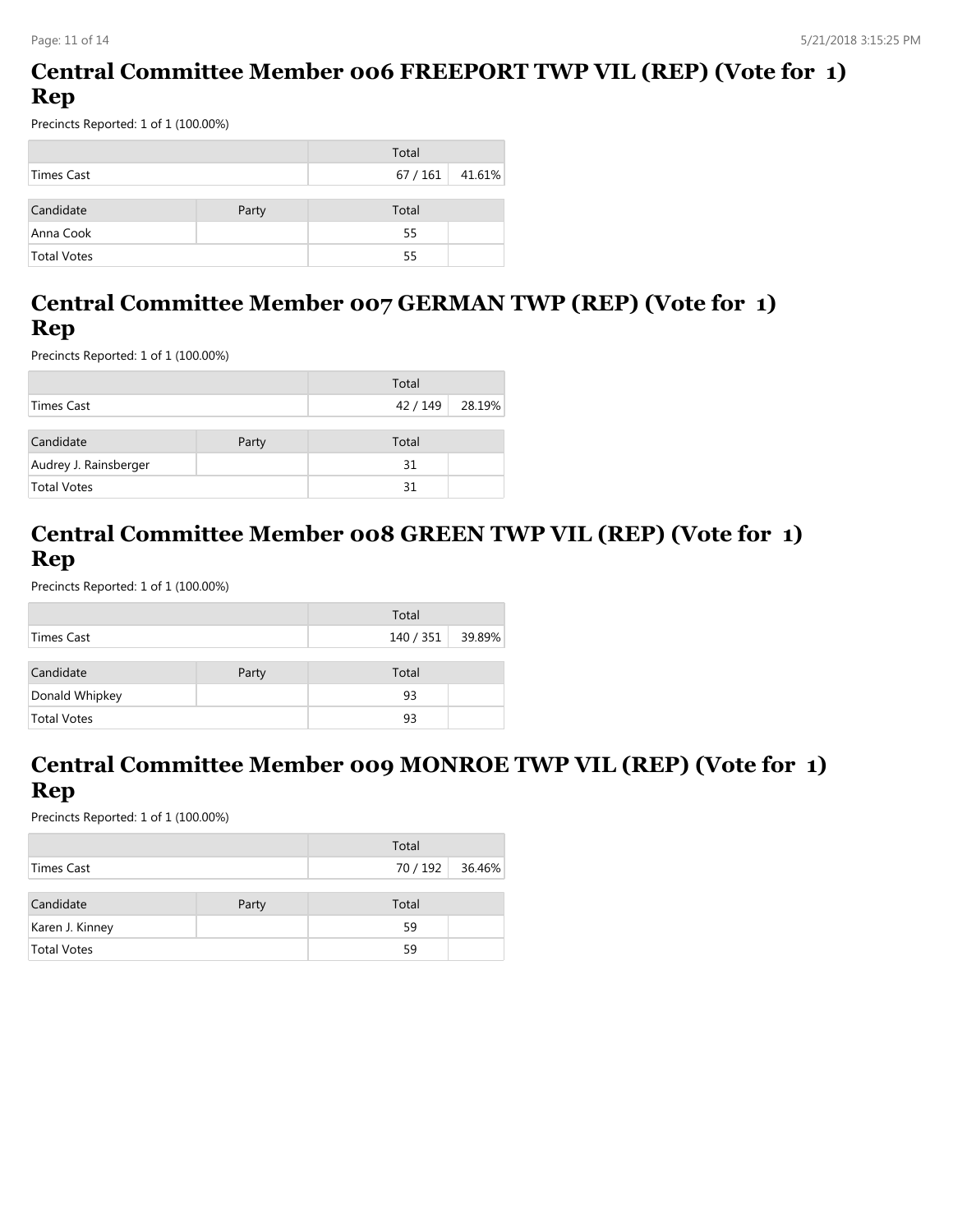## **Central Committee Member 010 MOOREFIELD TWP (REP) (Vote for 1) Rep**

Precincts Reported: 1 of 1 (100.00%)

|                    |       | Total |                |
|--------------------|-------|-------|----------------|
| Times Cast         |       |       | 48 / 91 52.75% |
|                    |       |       |                |
| Candidate          | Party | Total |                |
| Peggy P. Milliken  |       | 45    |                |
| <b>Total Votes</b> |       | 45    |                |

#### **Central Committee Member 011 NORTH TWP VIL (REP) (Vote for 1) Rep**

Precincts Reported: 1 of 1 (100.00%)

|                    |       | Total            |  |
|--------------------|-------|------------------|--|
| Times Cast         |       | 100 / 242 41.32% |  |
| Candidate          | Party | Total            |  |
| Kathryn E. English |       | 83               |  |
| <b>Total Votes</b> |       | 83               |  |

## **Central Committee Member 012 NOTTINGHAM TWP (REP) (Vote for 1) Rep**

Precincts Reported: 1 of 1 (100.00%)

|                    |       | Total |        |
|--------------------|-------|-------|--------|
| Times Cast         |       | 53/85 | 62.35% |
|                    |       |       |        |
| Candidate          | Party | Total |        |
| Betty Jo Shaw      |       | 47    |        |
| <b>Total Votes</b> |       | 47    |        |

## **Central Committee Member 013 RUMLEY TWP VIL (REP) (Vote for 1) Rep**

|                    |       | Total            |  |
|--------------------|-------|------------------|--|
| Times Cast         |       | 124 / 264 46.97% |  |
|                    |       |                  |  |
| Candidate          | Party | Total            |  |
| Mary Lynn Shook    |       | 86               |  |
| <b>Total Votes</b> |       | 86               |  |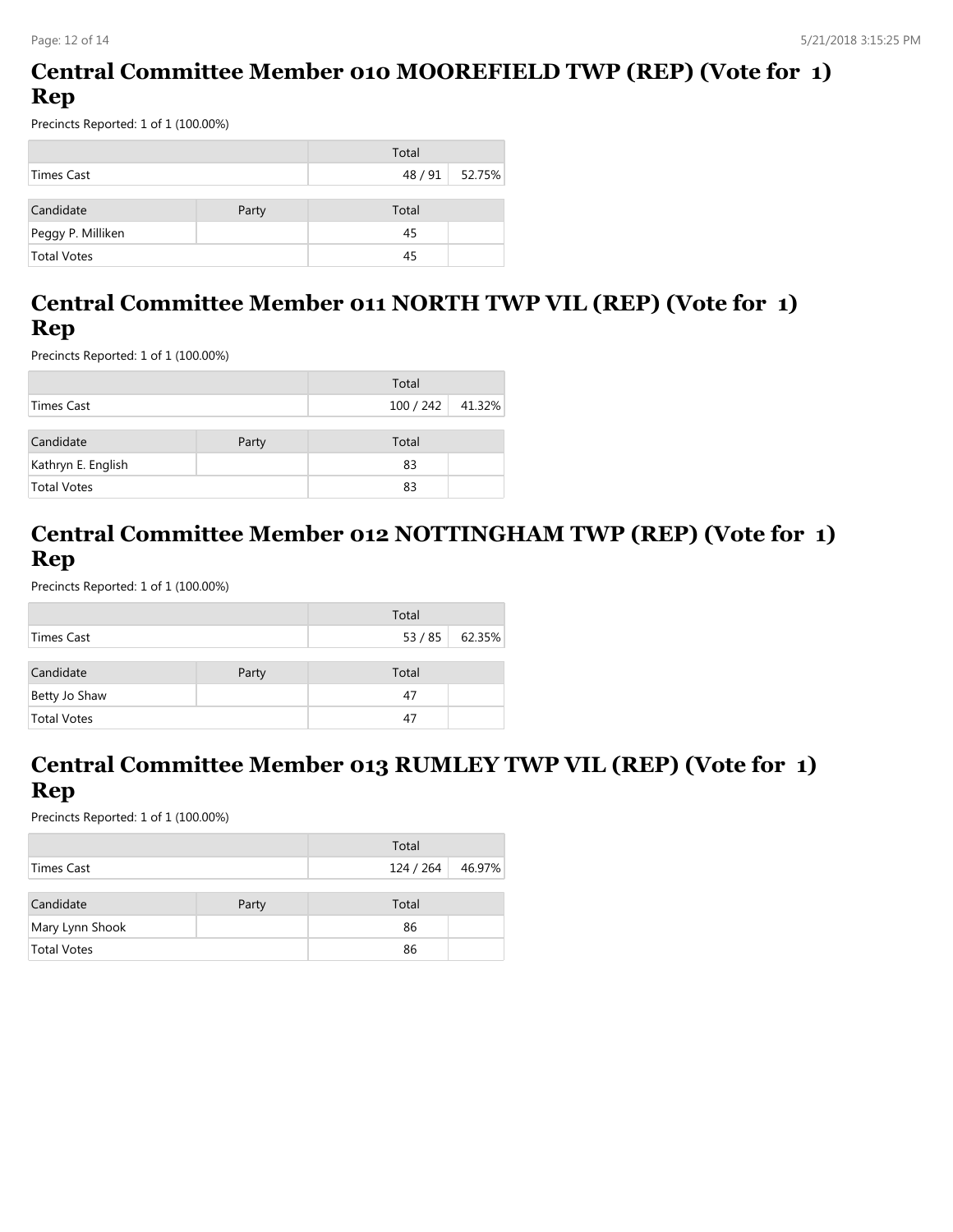## **Central Committee Member 014 SHORTCREEK TWP VIL (REP (Vote for 1) Rep**

Precincts Reported: 1 of 1 (100.00%)

|                    |       | Total         |  |
|--------------------|-------|---------------|--|
| Times Cast         |       | 73/202 36.14% |  |
|                    |       |               |  |
| Candidate          | Party | Total         |  |
| Joshua M. Willis   |       | 57            |  |
| <b>Total Votes</b> |       | 57            |  |

## **Central Committee Member 015 STOCK TWP (REP) (Vote for 1) Rep**

Precincts Reported: 1 of 1 (100.00%)

|                   |       | Total         |  |
|-------------------|-------|---------------|--|
| Times Cast        |       | 52/123 42.28% |  |
| Candidate         | Party | Total         |  |
| Harold E. Addy Jr |       | 42            |  |
| Total Votes       |       | 42            |  |

## **Central Committee Member 016 WASHINGTON TWP (REP) (Vote for 1) Rep**

Precincts Reported: 1 of 1 (100.00%)

|                    |       | Total   |        |
|--------------------|-------|---------|--------|
| Times Cast         |       | 39 / 94 | 41.49% |
|                    |       |         |        |
| Candidate          | Party | Total   |        |
| Marsha Ferrell     |       | 37      |        |
| <b>Total Votes</b> |       | 37      |        |

#### **State Issue 1 (Vote for 1) NP**

|                    |       | Total          |        |
|--------------------|-------|----------------|--------|
| Times Cast         |       | 2,233 / 10,223 | 21.84% |
|                    |       |                |        |
| Candidate          | Party | Total          |        |
| <b>YES</b>         |       | 1,466          |        |
| NO                 |       | 592            |        |
| <b>Total Votes</b> |       | 2,058          |        |